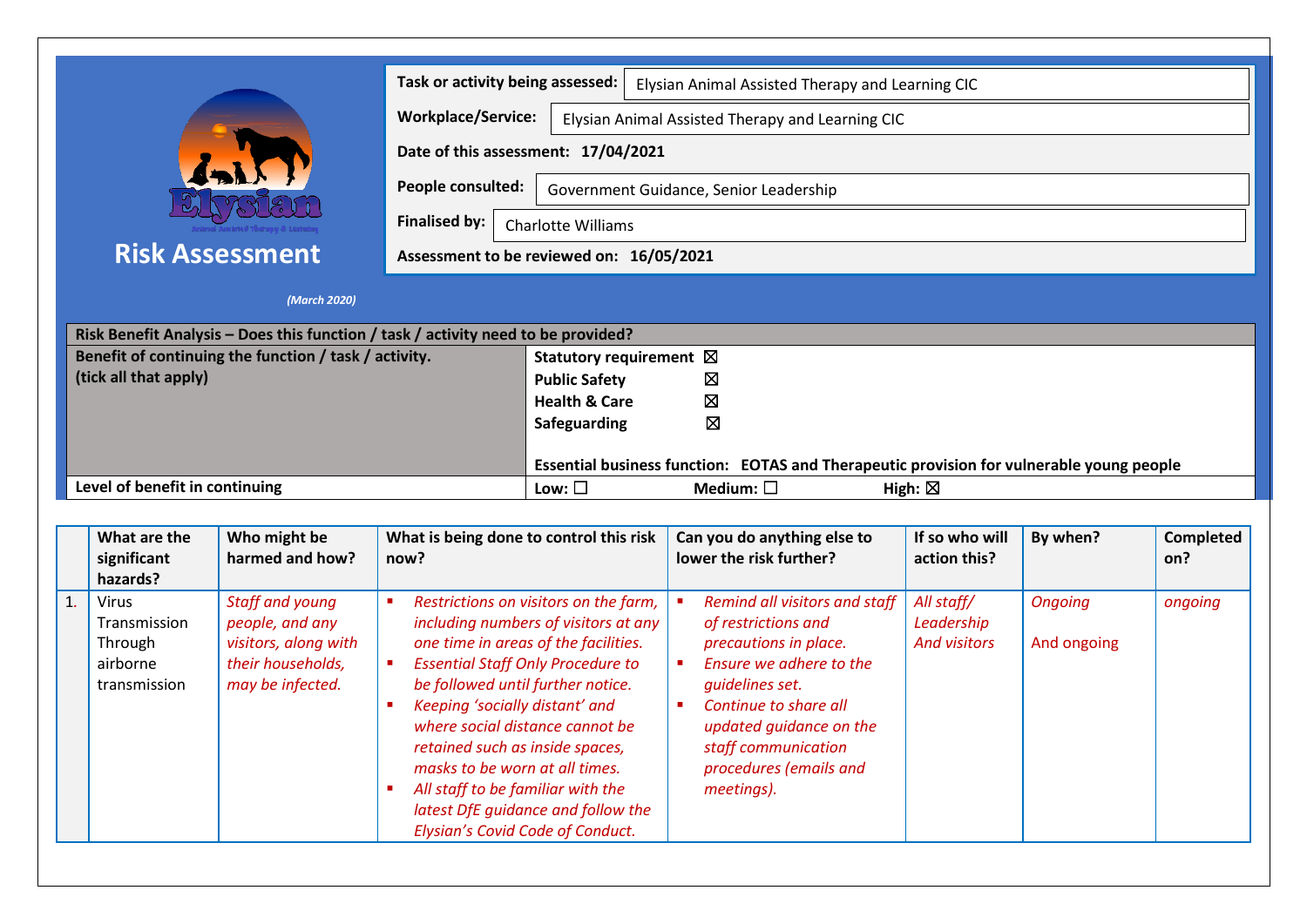| 2. | <b>Virus</b>                                 | Staff and young                                                                  | All Children and young people to be<br>informed of changes or<br>developments to covid precaution<br>expectations in their morning<br>check ins, or any changes to Covid<br>Code of Conduct.<br>Restrictions on visitors on the farm,                                                                                                                                                                                                                                                                                                                                                                                                                                                                                                                                                                                                                                                                                                                                                                                                  | Remind all visitors and staff                                                                                                                                                                                                                                                         | All staff/                        | <b>Weekly (SLT)</b> | ongoing |
|----|----------------------------------------------|----------------------------------------------------------------------------------|----------------------------------------------------------------------------------------------------------------------------------------------------------------------------------------------------------------------------------------------------------------------------------------------------------------------------------------------------------------------------------------------------------------------------------------------------------------------------------------------------------------------------------------------------------------------------------------------------------------------------------------------------------------------------------------------------------------------------------------------------------------------------------------------------------------------------------------------------------------------------------------------------------------------------------------------------------------------------------------------------------------------------------------|---------------------------------------------------------------------------------------------------------------------------------------------------------------------------------------------------------------------------------------------------------------------------------------|-----------------------------------|---------------------|---------|
|    | transmission<br>through touch<br>of surfaces | people, and any<br>visitors, along with<br>their households,<br>may be infected. | including numbers of visitors at any<br>one time in areas of the facilities.<br>Current essential people only on-<br>$\blacksquare$<br>site restriction to remain in place.<br>People who arrive at the farm must<br>٠<br>wash their hands on arrival, and<br>advised to read the Covid Code of<br>Conduct, including not touching<br>face and regular hand washing<br>throughout the day.<br>Everyone must wash hands before<br>×<br>exiting the farm and in between all<br>activities.<br>Everyone must their hands before<br>٠<br>entering any farm buildings.<br>Regular cleaning of all surfaces,<br>particularly door handles in high<br>traffic areas such as main use<br>cabins. Cleaning to be monitored<br>and recorded by cleaning staff<br>daily.<br>Everyone on site to have access to<br>п<br>and use PPE equipment, as<br>necessary.<br>Current cleaning regime 5 days a<br>week, before and after lunch to<br>remain in place until further notice.<br>This includes 'touch surfaces'<br>before and after lunch times. | of restrictions and<br>precautions in place<br>through reading of the<br>Covid Code of Conduct.<br>$\blacksquare$<br><b>Ensure all staff and Young</b><br>People adhere to the Covid<br>Code of Conduct.<br>Audit and monitor the<br>procedures and compliance<br>with the procedures | Leadership<br><b>And visitors</b> | and ongoing         |         |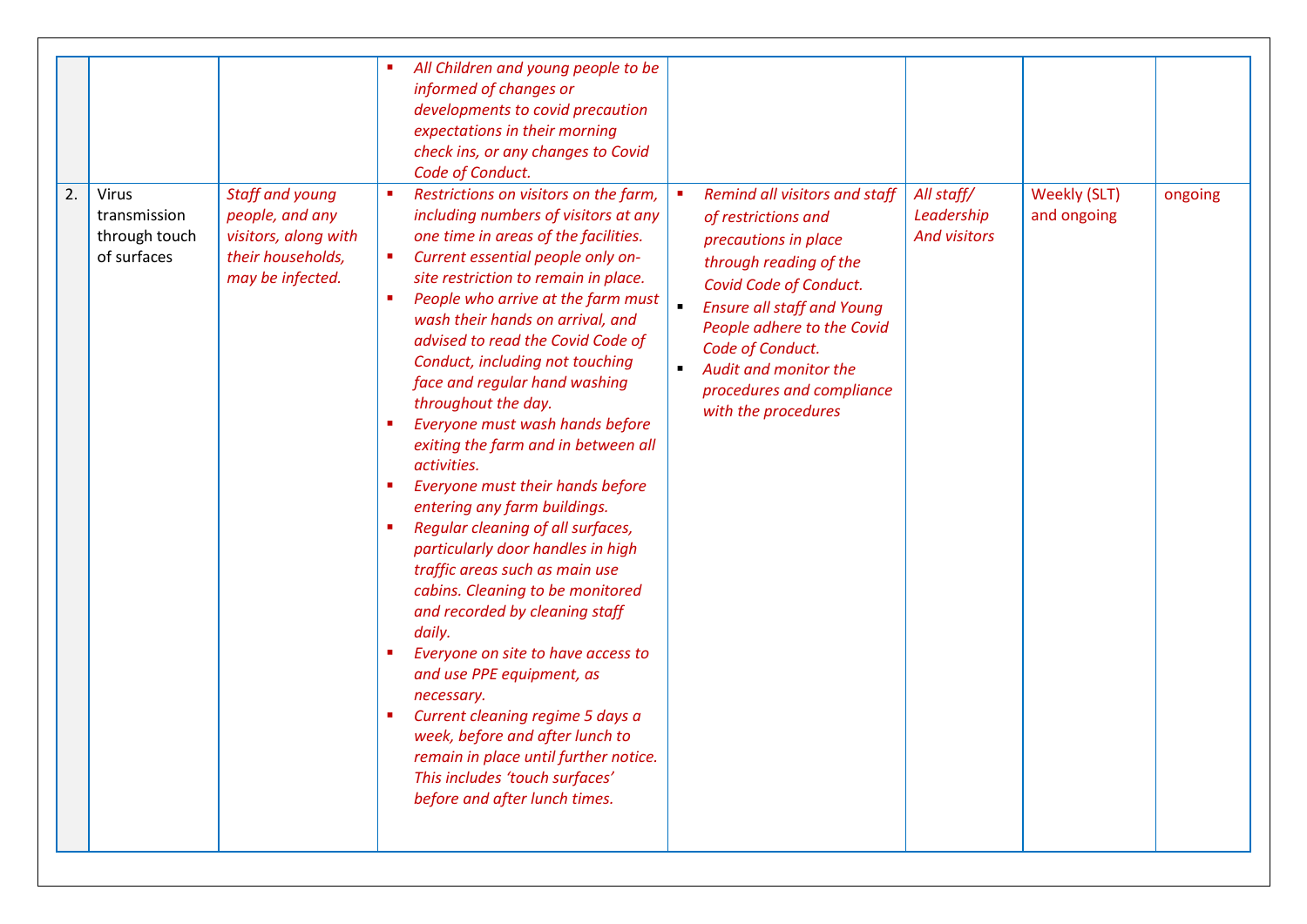| 3. | Young People<br>and/or staff<br>transmission<br>infection to the<br>home<br>environment<br>from school or<br>vice versa | <b>Family members</b><br>including those who<br>are vulnerable,<br>young people and<br>staff                               | Young people and staff will clean<br>their hands upon arrival and before<br>leaving the school at the end of the<br>day.<br>Staff and young people are advised<br>to wash their clothes at 60<br>degrees. It is also being advised<br>that staff shower when they return<br>home.<br>Where young people attend both<br><b>Elysian and an alternative</b><br>provision, the school and the AP<br>share their risk assessments to<br>confirm that both settings are<br>adhering to the government<br>guidance and controlling the risk of<br>infection as much as possible. | Remind all young people to<br>wash their hands regularly<br>through the day                                                                                                                                               | All staff/SLT | Ongoing               | Ongoing        |
|----|-------------------------------------------------------------------------------------------------------------------------|----------------------------------------------------------------------------------------------------------------------------|---------------------------------------------------------------------------------------------------------------------------------------------------------------------------------------------------------------------------------------------------------------------------------------------------------------------------------------------------------------------------------------------------------------------------------------------------------------------------------------------------------------------------------------------------------------------------|---------------------------------------------------------------------------------------------------------------------------------------------------------------------------------------------------------------------------|---------------|-----------------------|----------------|
| 4. | <b>Staff Wellbeing</b>                                                                                                  | Staff may feel<br>anxious, concerned<br>about possible<br>infection, and any<br>potential<br>implications on<br>employment | <b>Regular communication between</b><br>SLT and staff through daily debrief.<br>Staff to speak to SLT with any<br>concerns.<br>Government support and guidelines<br>for either furlough (if role is no<br>longer needed) or statutory sick pay<br>(if self-isolating).<br><b>Staff to read Government guidelines</b><br>for employees for reassurance.<br><b>Staff have Supervision groups and</b><br>therapist time allocation offered to<br>debrief on work issues and space to<br>talk through any issues.                                                             | SLT to continue to increase and<br>update own awareness,<br>including taking further advice<br>from Business support and DfE<br>quidance as this becomes<br>available through sharing of<br>Emails, letters and verbally. | All staff/SLT | <b>Ongoing</b>        | <b>Ongoing</b> |
| 5. | <b>CYP Wellbeing</b>                                                                                                    | CYPs wellbeing and<br>mental health<br>affected by changes<br>to service and by<br>fear of infection.                      | Staff/SLT to keep in regular contact<br>with parents and the CYP<br>themselves.                                                                                                                                                                                                                                                                                                                                                                                                                                                                                           | Staff/SLT to set up assigned<br>tasks and responsibilities with<br>regards to contact and<br>rota/virtual work as needed.                                                                                                 | All staff/SLT | <b>Ongoing/Weekly</b> | <b>Ongoing</b> |